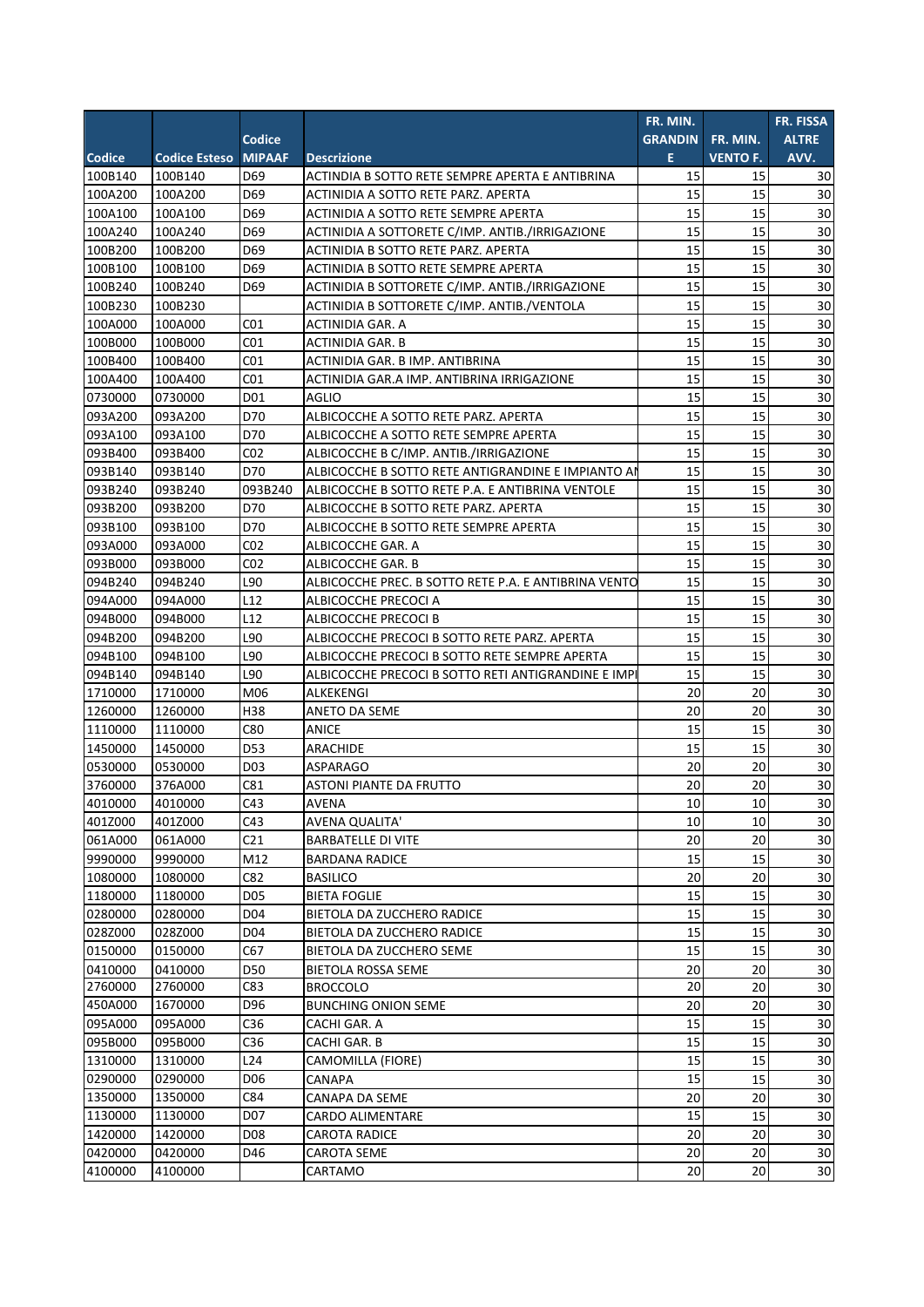|         |                      |                 |                                                     | FR. MIN.       |                 | FR. FISSA       |
|---------|----------------------|-----------------|-----------------------------------------------------|----------------|-----------------|-----------------|
|         |                      | <b>Codice</b>   |                                                     | <b>GRANDIN</b> | FR. MIN.        | <b>ALTRE</b>    |
| Codice  | <b>Codice Esteso</b> | <b>MIPAAF</b>   | <b>Descrizione</b>                                  | Ε              | <b>VENTO F.</b> | AVV.            |
| 2260000 | 2260000              | D33             | CASTAGNE                                            | 15             | 15              | 30              |
| 0430000 | 0430000              | C69             | CAVOLFIORE BROCCOLO SEME                            | 20             | 20              | 30              |
| 0540000 | 0540000              | D <sub>09</sub> | <b>CAVOLFIORE PIANTA</b>                            | 20             | 20              | 30              |
| 1850000 | 1850000              | D52             | CAVOLFIORE SEME                                     | 20             | 20              | 30              |
| 0840000 | 0840000              | D10             | CAVOLO CAPPUCCIO                                    | 20             | 20              | 30              |
| 1150000 | 1150000              | D11             | CAVOLO VERZA PIANTA                                 | 20             | 20              | 30              |
| 0440000 | 0440000              | C69             | CAVOLO VERZA-CAPPUCCIO SEME                         | 20             | 20              | 30              |
| 0310000 | 0310000              | D12             | <b>CECI</b>                                         | 15             | 15              | 30              |
| 012A000 | 012A000              | D13             | CETRIOLI                                            | 20             | 20              | 30              |
| 1960000 | 1960000              | C70             | CETRIOLO SEME                                       | 20             | 20              | 30              |
| 1440000 | 1440000              | D54             | <b>CICERCHIA</b>                                    | 15             | 15              | 30              |
| 5220000 | 5220000              | C71             | <b>CICORIA DA SEME</b>                              | 20             | 20              | 30              |
| 089A200 | 089A200              | D71             | CILIEGIE A SOTTO RETE PARZ. APERTA                  | 20             | 20              | 30              |
| 089A100 | 089A100              | D71             | CILIEGIE A SOTTO RETE SEMPRE APERTA                 | 20             | 20              | 30              |
| 089B100 | 089B100              | D71             | CILIEGIE B SOTTO RETE SEMPRE APERTA                 | 20             | 20              | 30              |
| 089B240 | 089B240              | D71             | CILIEGIE B SOTTO RETI ANTIGRANDINE E IMP. ANTIBRINA | 20             | 20              | 30              |
| 089A000 | 089A000              | C <sub>37</sub> | CILIEGIE GAR. A                                     | 20             | 20              | 30              |
| 089B000 | 089B000              | C <sub>37</sub> | CILIEGIE GAR. B                                     | 20             | 20              | 30              |
| 089A240 | 089A240              | D71             | CILIEGIE SOTTO RETI ANTIGRANDINE E IMP. ANTIBRINA   | 20             | 20              | 30              |
| 089A600 | 089A600              | D91             | CILIEGIE SOTTO TUNNEL                               | 20             | 20              | 30              |
| 4150000 | 4150000              | L32             | CILIEGIO ACIDO                                      | 20             | 20              | 30              |
| 0550000 | 0550000              | C54             | CIPOLLA (BULBI)                                     | 15             | 15              | 30              |
| 0450000 | 0450000              | C72             | <b>CIPOLLA SEME</b>                                 | 20             | 20              | 30              |
| 0560000 | 0560000              | D14             | <b>CIPOLLINE (BULBI)</b>                            | 20             | 20              | 30              |
| 011A000 | 011A000              | C <sub>33</sub> | <b>COCOMERI</b>                                     | 20             | 20              | 30              |
| 011C000 | 011C000              | C <sub>33</sub> | <b>COCOMERI</b>                                     | 20             | 20              | 30              |
| 9920000 | 992A000              | M09             | <b>COCOMERI MINI</b>                                | 20             | 20              | 30              |
| 2520000 | 2520000              | D58             | <b>COLTURE ARBOREE DA BIOMASSA</b>                  | 20             | 20              | 30              |
| 2370000 | 2370000              | D55             | COLTURE ERBACEE DI BIOMASSA                         | 15             | 15              | 30              |
| 1170000 | 1170000              | D45             | COLZA (SEME DA RIPRODUZIONE)                        | 10             | 10              | 30              |
| 0170000 | 0170000              | C <sub>32</sub> | COLZA (SEME)                                        | 10             | 10              | 30              |
| 3170000 | 3170000              | C <sub>32</sub> | <b>COLZA PIANTA</b>                                 | 10             | 10              | 30              |
| 1100000 | 1100000              | C86             | <b>CORIANDOLO DA SEME</b>                           | 20             | 20              | 30              |
| 1510000 | 1510000              | C85             | CORIANDOLO IN SEMI                                  | 20             | 20              | 30              |
| 3340000 | 3340000              | H99             | ECHINACEA PARTE AEREA                               | 20             | 20              | 30              |
| 4170000 | 4170000              | L35             | <b>ELICRISO</b>                                     | 15             | 15              | 30              |
| 4180000 | 4180000              | L36             | <b>ERBA CIPOLLINA</b>                               | 20             | 20              | 30              |
| 1370000 | 1370000              | D <sub>15</sub> | ERBA MEDICA FORAGGIO                                | 15             | 15              | 30              |
| 0370000 | 0370000              | C68             | ERBA MEDICA SEME                                    | 20             | 20              | 30              |
| 9360000 | 9360000              | L37             | ERBAI DA BIOMASSA                                   | 15             | 15              | 30              |
| 9300000 | 9300000              | C87             | ERBAI GRAMINACEE                                    | 15             | 15              | 30              |
| 9310000 | 9310000              | C88             | ERBAI LEGUMINOSE                                    | 15             | 15              | 30              |
| 9320000 | 9320000              | C89             | ERBAI MISTI                                         | 15             | 15              | 30              |
| 0220000 | 022A000              | L39             | <b>FAGIOLI DA INDUSTRIA</b>                         | 20             | 20              | 30              |
| 0210000 | 0210000              | C45             | <b>FAGIOLI FRESCHI</b>                              | 20             | 20              | 30              |
| 4190000 | 4190000              | L40             | FAGIOLI SECCHI NANI                                 | 20             | 20              | 30              |
| 4200000 | 4200000              | L41             | FAGIOLI SECCHI RAMPICANTI                           | 20             | 20              | 30              |
| 0240000 | 0240000              | C47             | <b>FAGIOLINI</b>                                    | 20             | 20              | 30              |
| 4210000 | 4210000              | L42             | FAGIOLINO DA INDUSTRIA                              | 20             | 20              | 30              |
| 3210000 | 3210000              | D98             | FAGIOLO DA SEME                                     | 20             | 20              | 30              |
| 7010000 | 7010000              | D16             | <b>FARRO</b>                                        | 10             | 10              | 30              |
| 701Z000 | 701Z000              | D16             | <b>FARRO QUALITA'</b>                               | 10             | 10              | 30              |
| 0320000 | 0320000              | D17             | FAVE                                                | 15             | 15              | 30              |
| 6320000 | 6320000              | D18             | FAVINO                                              | 15             | 15              | 30              |
| 3840000 | 3840000              | L46             | FAVINO DA SEME                                      | 20             | 20              | 30 <sup>°</sup> |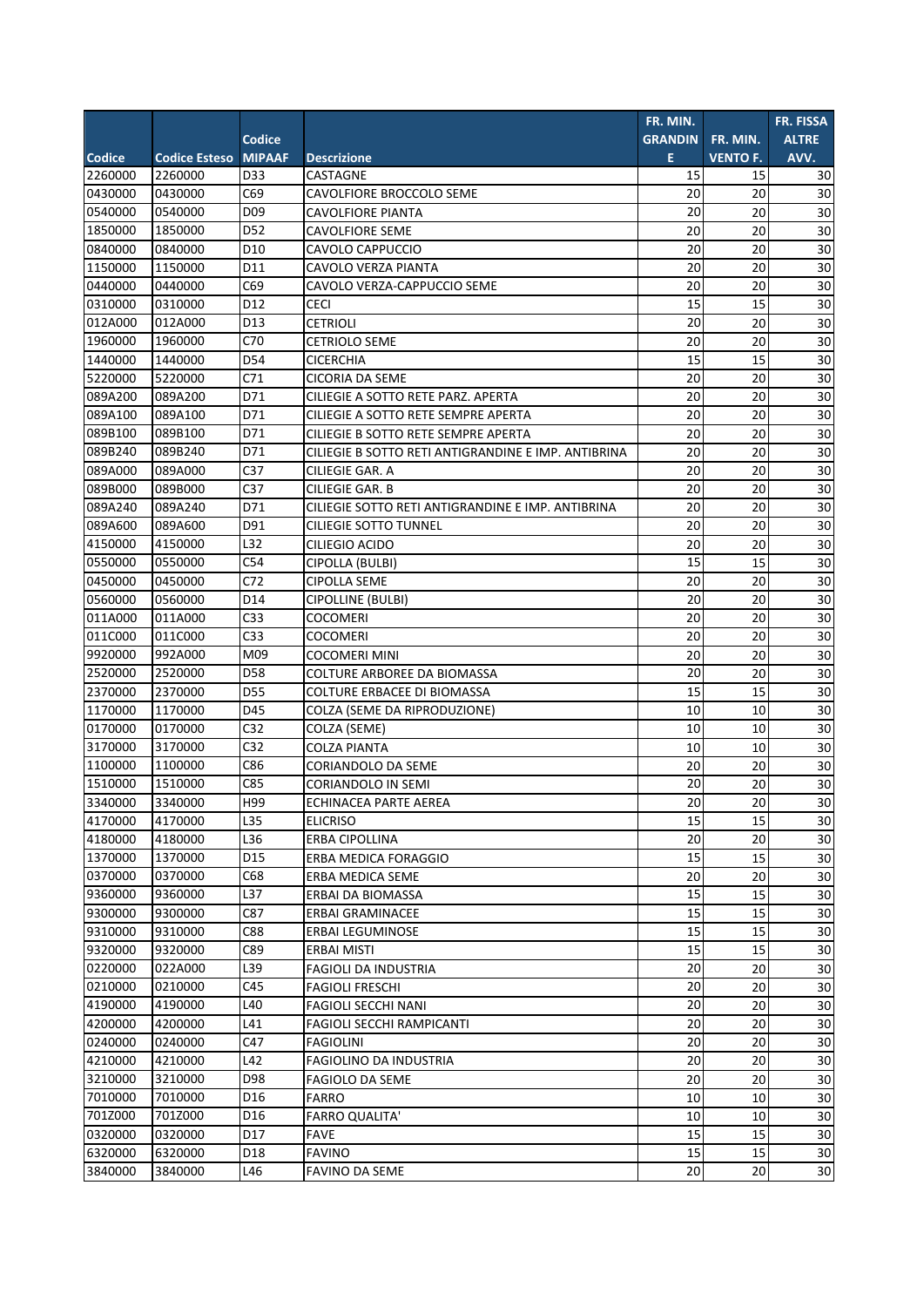|                  |                      |                 |                                                     | FR. MIN.       |                 | FR. FISSA       |
|------------------|----------------------|-----------------|-----------------------------------------------------|----------------|-----------------|-----------------|
|                  |                      | Codice          |                                                     | <b>GRANDIN</b> | FR. MIN.        | <b>ALTRE</b>    |
| Codice           | <b>Codice Esteso</b> | <b>MIPAAF</b>   | <b>Descrizione</b>                                  | E.             | <b>VENTO F.</b> | AVV.            |
| 077A000          | 077A000              | C44             | <b>FICHI</b>                                        | 15             | 15              | 30              |
| 197A000          | 197A000              | C42             | <b>FICO INDIA</b>                                   | 15             | 15              | 30              |
| 0570000          | 0570000              | D19             | <b>FINOCCHIO PIANTA</b>                             | 20             | 20              | 30              |
| 1120000          | 1120000              | D51             | <b>FINOCCHIO SEME</b>                               | 20             | 20              | 30              |
| 990A000          | 990A000              | H <sub>27</sub> | FIORE DI ZUCCHINA                                   | 20             | 20              | 30              |
| 1490000          | 2730000              | D <sub>20</sub> | FIORI IN PIENO CAMPO                                | 20             | 20              | 30              |
| 067A700          | 067A700              | D92             | <b>FRAGOLE SOTTO SERRA</b>                          | 15             | 15              | 30              |
| 067A600          | 067A600              | D74             | <b>FRAGOLE SOTTO TUNNEL</b>                         | 15             | 15              | $\overline{30}$ |
| 067A000          | 067A000              | C38             | <b>FRAGOLONI</b>                                    | 15             | 15              | 30              |
| 9010000          | 9010000              | H10             | <b>FRUMENTO DURO</b>                                | 10             | 10              | 30              |
| 901H000          | 901H000              | H10             | <b>FRUMENTO DURO HYBRID</b>                         | 10             | 10              | 30              |
| 901Z000          | 901Z000              | H10             | FRUMENTO DURO QUALITA'                              | 10             | 10              | 30              |
| 146H000          | 146H000              | H12             | FRUMENTO DURO SEME HYBRID                           | 10             | 10              | 30              |
| 1460000          | 1460000              | H12             | <b>FRUMENTO DURO(SEME)</b>                          | 10             | 10              | 30              |
| 146Z000          | 146Z000              | H12             | FRUMENTO DURO(SEME) QUALITA'                        | 10             | 10              | 30              |
| 4040000          | 4530000              | H79             | <b>FRUMENTO POLONICO</b>                            | 10             | 10              | 30              |
| 0010000          | 0010000              | H11             | <b>FRUMENTO TENERO</b>                              | 10             | 10              | 30              |
| 1470000          | 1470000              | H13             | <b>FRUMENTO TENERO (SEME)</b>                       | 10             | 10              | 30              |
| 147Z000          | 147Z000              | H13             | FRUMENTO TENERO (SEME) QUALITA'                     | 10             | 10              | 30              |
| 3040000          | 3040000              | L48             | FRUMENTO TENERO DA BIOMASSA                         | 10             | 10              | 30              |
| 4260000          | 4260000              | L50             | FRUMENTO TENERO DA FORAGGIO                         | 10             | 10              | 30              |
| 4270000          | 4270000              | L51             | FRUMENTO TENERO DA INSILAGGIO                       | 10             | 10              | 30              |
| 001H000          | 001H000              | H11             | <b>FRUMENTO TENERO HYBRID</b>                       | 10             | 10              | 30              |
| 001Z000          | 001Z000              | H11             | <b>FRUMENTO TENERO QUALITA'</b>                     | 10             | 10              | 30              |
| 147H000          | 147H000              | H13             | FRUMENTO TENERO SEME HYBRID                         | 10             | 10              | 30              |
| 0660000          | 0660000              | C48             | <b>GIRASOLE</b>                                     | 10             | 10              | 30              |
| 2660000          | 2660000              | C48             | <b>GIRASOLE</b>                                     | 10             | 10              | 30              |
| 1660000          | 1660000              | D48             | <b>GIRASOLE DA SEME</b>                             | 10             | 10              | 30              |
| 1010000          | 1010000              | H14             | GRANOSARACENO                                       | 10             | 10              | 30              |
| 554              | 002B000              | H73             | H73 UVA VINO VARIETALE                              | 10             | 10              | 30              |
| $\overline{722}$ | 002Z000              | H80             | H80 UVA DA VINO GAR. SPERIMENTALE DOP               | 10             | 10              | 30              |
| 902              | 002C000              | H80             | H80 UVA QUALITA' EXTRA DOP                          | 10             | 10              | 30              |
| 807              | 002B300              | H80             | H80 UVA VINO DOC C/IMP. ANTIB./VENTOLA              | 10             | 10              | 30              |
| 502              | 002B000              | H80             | H80 UVA VINO DOP                                    | 10             | 10              | 30              |
| 002B400          | 002B400              | <b>H80</b>      | H80 UVA VINO SOTTO IMP. ANTIBRINA DOP               | 10             | 10              | 30              |
| $\overline{474}$ | 002Z000              | H81             | H81 UVA DA VINO GAR. SPERIMENTALE IGP               | 10             | 10              | 30              |
| 499              | 002C000              | H81             | H81 UVA QUALITA' EXTRA IGP                          | 10             | 10              | 30              |
| 480              | 002B000              | H81             | H81 UVA VINO IGP                                    | 10             | 10              | 30              |
| 808              | 002B300              | H81             | H81 UVA VINO IGT C/IMP. ANTIB./VENTOLA              | 10             | 10              | 30              |
| 475              | 002Z000              | H82             | H82 UVA DA VINO GAR. SPERIMENTALE COMUNE            | 10             | 10              | 30              |
| 507              | 002C000              | H82             | H82 UVA QUALITA' EXTRA COMUNE                       | 10             | 10              | 30              |
| 481              | 002B000              | H82             | H82 UVA VINO COMUNE                                 | 10             | 10              | 30              |
| 809              | 002B300              | H82             | H82 UVA VINO COMUNE C/IMP. ANTIB./VENTOLA           | 10             | 10              | 30              |
| 527              | 002B400              | H82             | H82 UVA VINO SOTTO IMP. ANTIBRINA COMUNE            | 10             | 10              | 30              |
| 002D200          | 002D200              | H83             | H83 UVA VINO D SOTTO RETE                           | 10             | 10              | $30\,$          |
| 002C400          | 002C400              | H83             | H83 UVA VINO DANNO QUALITA' EXTRA SOTTO IMP. ANTIE  | 10             | 10              | $30\,$          |
| 002C240          | 002C240              | H83             | H83 UVA VINO DANNO QUALITA' EXTRA SOTTO RETE E IMP  | 10             | 10              | $30\,$          |
| 002B200          | 002B200              | H83             | H83 UVA VINO DOP SOTTO RETE PARZ. APERTA            | 10             | 10              | 30              |
| 002B100          | 002B100              | H83             | H83 UVA VINO DOP SOTTO RETE SEMPRE APERTA           | 10             | 10              | 30              |
| 002C200          | 002C200              | H83             | H83 UVA VINO QUALITA' EXTRA SOTTO RETE PARZ. APERTA | 10             | 10              | 30              |
| 002C100          | 002C100              | H83             | H83 UVA VINO QUALITA' EXTRA SOTTO RETE SEMPRE APER  | 10             | 10              | 30              |
| 0460000          | 0460000              | C74             | INSALATA SEME                                       | 20             | 20              | 30              |
| 1160000          | 1160000              | C52             | LAMPONI                                             | 20             | 20              | 30              |
| 2180000          | 2180000              | C74             | LATTUGA SEME                                        | 20             | 20              | 30              |
| 0200000          | 0200000              | D21             | LATTUGHE\INDIVIE                                    | 20             | 20              | 30              |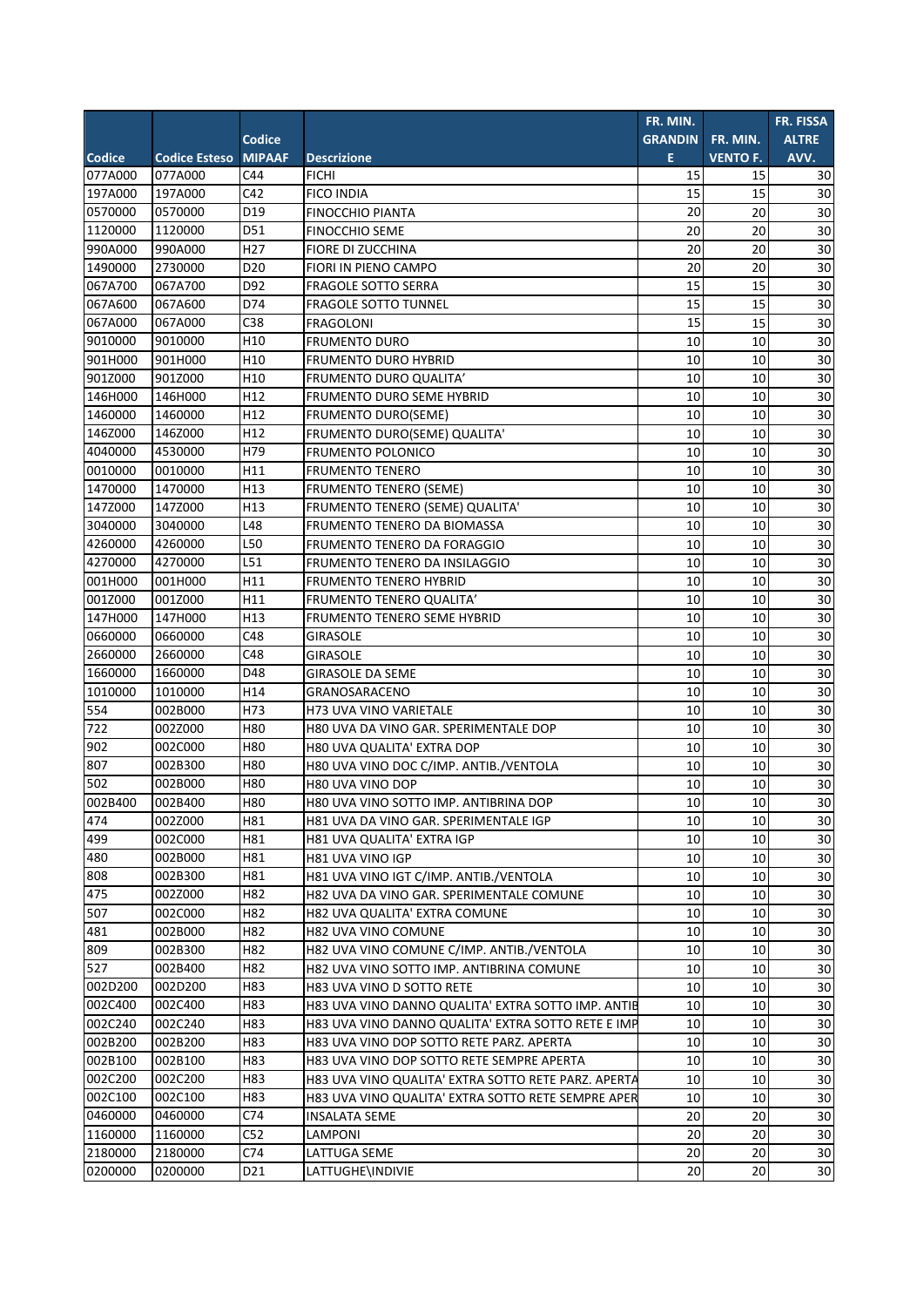|               |                      |                 |                                             | FR. MIN.       |                 | <b>FR. FISSA</b> |
|---------------|----------------------|-----------------|---------------------------------------------|----------------|-----------------|------------------|
|               |                      | Codice          |                                             | <b>GRANDIN</b> | FR. MIN.        | <b>ALTRE</b>     |
| <b>Codice</b> | <b>Codice Esteso</b> | <b>MIPAAF</b>   | <b>Descrizione</b>                          | E.             | <b>VENTO F.</b> | AVV.             |
| 1400000       | 1400000              | L54             | LAVANDA                                     | 20             | 20              | 30               |
| 0330000       | 0330000              | D <sub>22</sub> | LENTICCHIE                                  | 20             | 20              | 30               |
| 0190000       | 0190000              | C91             | LINO                                        | 15             | 15              | 30               |
| 9890000       | 9890000              | H <sub>28</sub> | LINO DA SEME                                | 20             | 20              | 30               |
| 1070000       | 1070000              | H18             | LOIETTO                                     | 15             | 15              | 30               |
| 1480000       | 1480000              | C92             | LOIETTO DA SEME                             | 20             | 20              | 30               |
| 0340000       | 0340000              | H17             | <b>LUPINI</b>                               | 20             | 20              | 30               |
| 4320000       | 4320000              | L57             | MAGGIORANA                                  | 15             | 15              | 30               |
| 3050000       | 3050000              | L58             | <b>MAIS DA BIOMASSA</b>                     | 10             | 10              | 30               |
| 305B000       | 305B000              | L58             | MAIS DA BIOMASSA QUALITA'                   | 10             | 10              | 30               |
| 305Q000       | 305Q000              | L58             | MAIS DA BIOMASSA QUALITA'                   | 10             | 10              | 30               |
| 305Z000       | 305Z000              | L58             | MAIS DA BIOMASSA QUALITA'                   | 10             | 10              | 30               |
| 0050000       | 0050000              | CO <sub>3</sub> | <b>MAIS DA GRANELLA</b>                     | 10             | 10              | 30               |
| 005Q000       | 005Q000              | CO <sub>3</sub> | MAIS DA GRANELLA QUALITA'                   | 10             | 10              | 30               |
| 007Z000       | 007Z000              | D <sub>23</sub> | MAIS DA INSILAGGIO QUALITA'                 | 10             | 10              | 30               |
| 4330000       | 4330000              | L59             | <b>MAIS DA POPCORN</b>                      | 10             | 10              | 30               |
| 205A000       | 205A000              | D <sub>24</sub> | <b>MAIS DOLCE</b>                           | 10             | 10              | 30               |
| 005Z000       | 005Z000              | CO <sub>3</sub> | MAIS GRANELLA QUALITA'                      | 10             | 10              | 30               |
| 007A000       | 007A000              | D <sub>23</sub> | <b>MAIS INSILAGGIO</b>                      | 10             | 10              | 30               |
| 007Q000       | 007Q000              | 023             | MAIS INSILAGGIO QUALITA'                    | 10             | 10              | 30               |
| 1050000       | 1050000              | C39             | <b>MAIS SEME</b>                            | 10             | 10              | 30               |
| 4340000       | 4340000              | L60             | <b>MALVA</b>                                | 15             | 15              | 30               |
| 0780000       | 0780000              | C61             | <b>MANDORLE</b>                             | 15             | 15              | 30               |
| 058A000       | 058A000              | C58             | MELANZANE                                   | 20             | 20              | 30               |
| 083A400       | 083A400              | H <sub>52</sub> | MELE A SOTTO IMP. ANTIBRINA                 | 15             | 15              | 30               |
| 083A200       | 083A200              | D76             | MELE A SOTTO RETE PARZ. APERTA              | 15             | 15              | 30               |
| 083A100       | 083A100              | D76             | MELE A SOTTO RETE SEMPRE APERTA             | 15             | 15              | 30               |
| 083B400       | 083B400              | H <sub>52</sub> | MELE B SOTTO IMP. ANTIBRINA                 | 15             | 15              | 30               |
| 083B240       | 083B240              | L95             | MELE B SOTTO RETE E IMP. ANTIBRINA          | 15             | 15              | 30               |
| 083B200       | 083B200              | D76             | MELE B SOTTO RETE PARZ. APERTA              | 15             | 15              | 30               |
| 083B100       | 083B100              | D76             | MELE B SOTTO RETE SEMPRE APERTA             | 15             | 15              | 30               |
| 083B140       | 083B140              | L95             | MELE B SOTTO RETE SEMPRE APERTA E ANTIBIRNA | 15             | 15              | 30               |
| 083D400       | 083D400              | H <sub>52</sub> | MELE D IMP. ANTIBRINA                       | 15             | 15              | 30               |
| 083D200       | 083D200              | D76             | MELE D SOTTO RETE PARZ, APERTA              | 15             | 15              | 30               |
| 083A000       | 083A000              | CO <sub>4</sub> | MELE GAR. A                                 | 15             | 15              | 30               |
| 083B000       | 083B000              | CO <sub>4</sub> | MELE GAR. B                                 | 15             | 15              | 30               |
| 4350000       | 4350000              | L62             | MELISSA                                     | 15             | 15              | 30               |
| 1330000       | 1330000              | H35             | MELOGRANO                                   | 15             | 15              | 30               |
| 206A000       | 206A000              | C <sub>34</sub> | MELONI                                      | 20             | 20              | 30               |
| 206C000       | 206C000              | C34             | MELONI                                      | 20             | 20              | 30               |
| 4370000       | 4370000              | L63             | <b>MENTA DOLCE</b>                          | 15             | 15              | 30               |
| 4380000       | 4380000              | L64             | <b>MENTA PIPERITA</b>                       | 15             | 15              | 30               |
| 1090000       | 1090000              | C93             | <b>MIGLIO</b>                               | 10             | 10              | 30               |
| 5500200       | 5500200              | D77             | <b>MIRTILLI SOTTO RETE</b>                  | 20             | 20              | 30               |
| 5500000       | 5500000              | C51             | <b>MIRTILLO</b>                             | 20             | 20              | 30               |
| 5510000       | 5510000              | C66             | MORE                                        | 20             | 20              | 30               |
| 165A000       | 165A000              | D57             | NESTI DI VITE                               | 20             | 20              | 30               |
| 887A200       | 887A200              | D79             | NETTARINE A SOTTO RETE PARZ. APERTA         | 15             | 15              | 30               |
| 887A100       | 887A100              | D79             | NETTARINE A SOTTO RETE SEMPRE APERTA        | 15             | 15              | 30               |
| 887B400       | 887B400              | CO <sub>5</sub> | NETTARINE B SOTTO IMP. ANTIBRINA            | 15             | 15              | 30               |
| 887B200       | 887B200              | D79             | NETTARINE B SOTTO RETE PARZ. APERTA         | 15             | 15              | 30               |
| 887A000       | 887A000              | CO <sub>5</sub> | NETTARINE GAR. A                            | 15             | 15              | 30               |
| 887B000       | 887B000              | CO <sub>5</sub> | NETTARINE GAR. B                            | 15             | 15              | 30               |
| 887B100       | 887B100              | D79             | NETTARINE GAR. B SOTTO RETE SEMPRE APERTA   | 15             | 15              | 30               |
| 887C400       | 887C400              | CO <sub>5</sub> | NETTARINE IMP. ANTIBRINA IRRIGAZIONE        | 15             | 15              | 30               |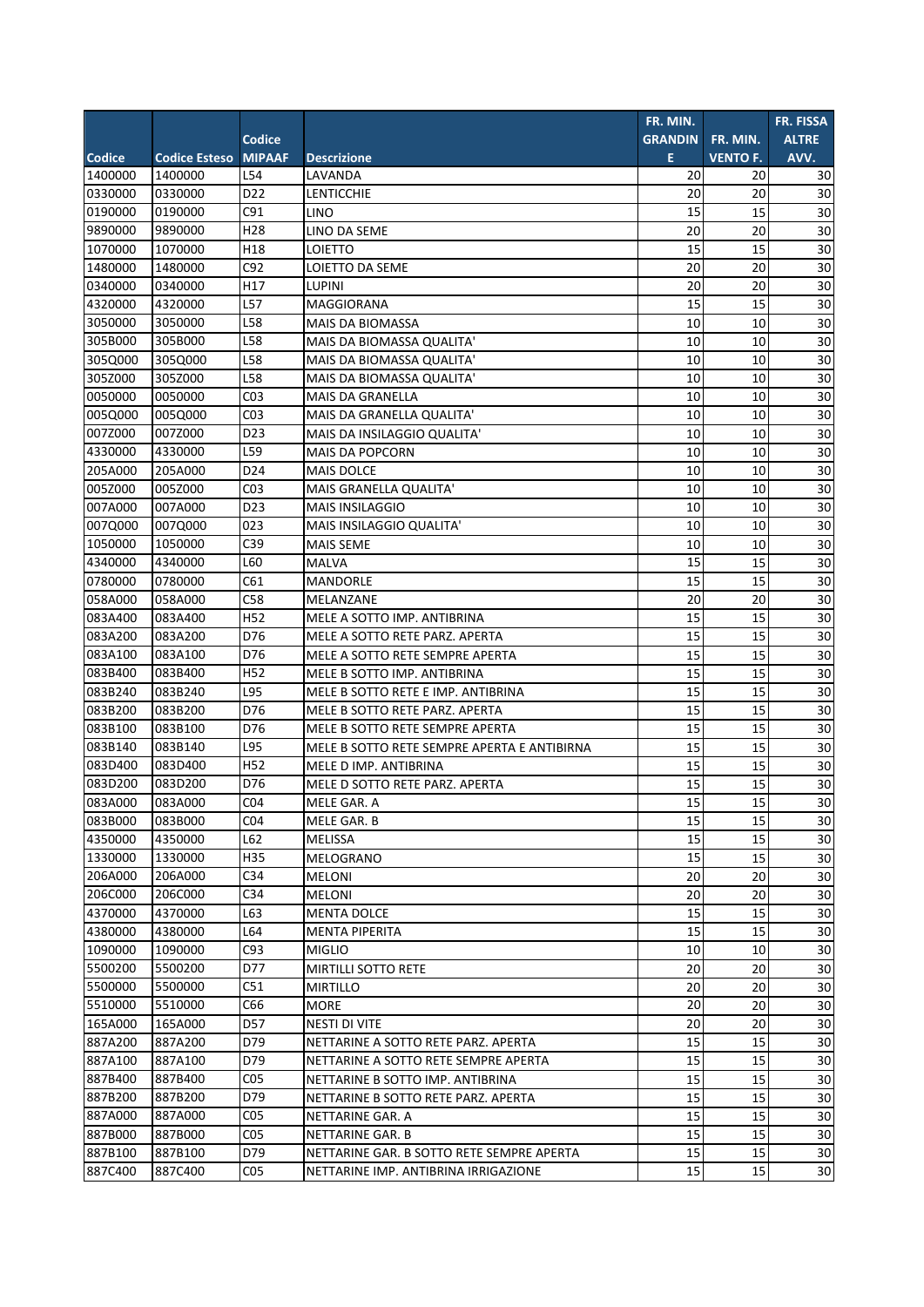| <b>Codice</b><br><b>GRANDIN</b><br><b>ALTRE</b><br>FR. MIN.<br><b>MIPAAF</b><br><b>Codice Esteso</b><br><b>Descrizione</b><br>E<br><b>VENTO F.</b><br>AVV.<br>987B400<br>C <sub>06</sub><br>15<br>NETTARINE PR. B SOTTO IMP. ANTIBRINA<br>15<br>30<br>CO6<br>15<br>15<br>30<br>987A000<br>NETTARINE PR. GAR. A<br>CO6<br>30<br>987B000<br>15<br>15<br>NETTARINE PR. GAR. B<br>D78<br>15<br>30<br>15<br>987A200<br>NETTARINE PREC. A SOTTO RETE PARZ. APERTA<br>15<br>30<br>D78<br>15<br>987A100<br>NETTARINE PREC. A SOTTO RETE SEMPRE APERTA<br>987B200<br>D78<br>15<br>15<br>30<br>987B200<br>NETTARINE PREC. B SOTTO RETE PARZ. APERTA<br>987B100<br>D78<br>15<br>15<br>30<br>987B100<br>NETTARINE PREC. B SOTTO RETE SEMPRE APERTA<br>0800000<br>15<br>15<br>30<br>C59<br>0800000<br><b>NOCCIOLE</b><br>15<br>0790000<br>D38<br>15<br>30<br>0790000<br><b>NOCI</b><br>081A000<br>C41<br>10<br>30<br>081A000<br>10<br>OLIVE OLIO<br>081C000<br>30<br>C41<br>10<br>10<br>081C000<br>OLIVE OLIO<br>181A000<br>C40<br>10<br>30<br>181A000<br><b>OLIVE TAVOLA</b><br>10<br>4410000<br>15<br>L67<br>15<br>30<br>4410000<br>ORIGANO<br>4420000<br>15<br>L68<br>15<br>30<br>4420000<br><b>ORTICA</b><br>10<br>10<br>30<br>6010000<br>C <sub>29</sub><br><b>ORZO</b><br>6010000<br>0160000<br>D60<br>10<br>30<br>0160000<br>ORZO (SEME)<br>10<br>016Z000<br>D60<br>10<br>10<br>30<br>016Z000<br>ORZO (SEME) QUALITA'<br>6020000<br>C <sub>29</sub><br>10<br>ORZO CEROSO<br>10<br>30<br>6020000<br>3090000<br>10<br>30<br>L69<br>10<br>3090000<br>ORZO DA BIOMASSA<br>601Z000<br>C <sub>29</sub><br>10<br>10<br>30<br>601Z000<br>ORZO QUALITA'<br>1040000<br>L70<br>20<br>1040000<br>20<br>30<br>PASSIFLORA (PIANTA)<br>3100000<br>L09<br>10<br>10<br>30<br>3100000<br>PASTONE DA MAIS<br>0180000<br>C <sub>35</sub><br>15<br>15<br>0180000<br>30<br><b>PATATE</b><br>1590000<br>H <sub>24</sub><br>20<br>1590000<br>20<br>30<br>PEPERONCINO<br>059A000<br>C <sub>22</sub><br>20<br>20<br>30<br>059A000<br>PEPERONI<br>085A200<br>085A200<br>D83<br>15<br>15<br>30<br>PERE A SOTTO RETE PARZ. APERTA<br>085A100<br>085A100<br>D83<br>15<br>15<br>30<br>PERE A SOTTO RETE SEMPRE APERTA<br>$1\overline{5}$<br>30<br>085B200<br>15<br>085B200<br>D83<br>PERE B SOTTO RETE PARZ. APERTA<br>085B100<br>085B100<br>D83<br>15<br>15<br>30<br>PERE B SOTTO RETE SEMPRE APERTA<br>085A000<br>085A000<br>C07<br>15<br>15<br>30<br>PERE GAR. A<br>085B000<br>085B000<br>C07<br>15<br>15<br>30<br>PERE GAR. B<br>15<br>15<br>30<br>851B000<br>851B000<br>CO8<br>PERE PR. GAR. B<br>D82<br>30<br>851A200<br>851A200<br>15<br>15<br>PERE PREC. A SOTTO RETE PARZ. APERTA<br>851A100<br>851A100<br>D82<br>15<br>30<br>15<br>PERE PREC. A SOTTO RETE SEMPRE APERTA<br>851B200<br>15<br>15<br>30<br>D82<br>851B200<br>PERE PREC. B SOTTO RETE PARZ. APERTA<br>851B100<br>851B100<br>D82<br>15<br>15<br>30<br>PERE PREC. B SOTTO RETE SEMPRE APERTA<br>15<br>851C000<br>851C000<br>CO <sub>8</sub><br>15<br>30<br>PERE PREC.C<br>30<br>851A000<br>851A000<br>C <sub>08</sub><br>15<br>15<br>PERE PRECOCI GAR. A<br>087A200<br>D85<br>30<br>087A200<br>15<br>15<br>PESCHE A SOTTO RETE PARZ. APERTA<br>087A100<br>D85<br>15<br>30<br>087A100<br>PESCHE A SOTTO RETE SEMPRE APERTA<br>15<br>30<br>087B400<br>C09<br>15<br>15<br>087B400<br>PESCHE B SOTTO IMP. ANTIBRINA<br>087B200<br>D85<br>15<br>15<br>30<br>087B200<br>PESCHE B SOTTO RETE PARZ. APERTA<br>15<br>087B100<br>087B100<br>D85<br>15<br>30<br>PESCHE B SOTTO RETE SEMPRE APERTA<br>087A000<br>087A000<br>CO9<br>15<br>15<br>30<br>PESCHE GAR. A<br>15<br>15<br>30<br>087B000<br>087B000<br>CO9<br>PESCHE GAR. B<br>087C400<br>CO9<br>087C400<br>15<br>15<br>30<br>PESCHE IMP. ANTIBRINA IRRIGAZIONE<br>871B000<br>871B000<br>C10<br>15<br>15<br>30<br>PESCHE PR. GAR. B<br>15<br>15<br>30<br>871A200<br>D84<br>871A200<br>PESCHE PREC. A SOTTO RETE PARZ. APERTA<br>871A100<br>D84<br>15<br>15<br>30<br>871A100<br>PESCHE PREC. A SOTTO RETE SEMPRE APERTA<br>871B200<br>D84<br>15<br>15<br>30<br>871B200<br>PESCHE PREC. B SOTTO RETE PARZ. APERTA<br>15<br>15<br>30<br>871B100<br>871B100<br>D84<br>PESCHE PREC. B SOTTO RETE SEMPRE APERTA<br>15<br>30<br>871A000<br>871A000<br>C10<br>15<br>PESCHE PRECOCI GAR. A<br>8000700<br>C94<br>20<br>20<br>30<br>8000700<br>PIANTE ORNAMENTALI SOTTO SERRA<br>20<br>8000600<br>8000600<br>D80<br>20<br>30<br>PIANTE ORNAMENTALI SOTTO TUNNEL<br>30<br>PIANTINE DI VITI PORTA INNESTO<br>20<br>20<br>0640000<br>C11 |               |  | FR. MIN. | FR. FISSA |
|-------------------------------------------------------------------------------------------------------------------------------------------------------------------------------------------------------------------------------------------------------------------------------------------------------------------------------------------------------------------------------------------------------------------------------------------------------------------------------------------------------------------------------------------------------------------------------------------------------------------------------------------------------------------------------------------------------------------------------------------------------------------------------------------------------------------------------------------------------------------------------------------------------------------------------------------------------------------------------------------------------------------------------------------------------------------------------------------------------------------------------------------------------------------------------------------------------------------------------------------------------------------------------------------------------------------------------------------------------------------------------------------------------------------------------------------------------------------------------------------------------------------------------------------------------------------------------------------------------------------------------------------------------------------------------------------------------------------------------------------------------------------------------------------------------------------------------------------------------------------------------------------------------------------------------------------------------------------------------------------------------------------------------------------------------------------------------------------------------------------------------------------------------------------------------------------------------------------------------------------------------------------------------------------------------------------------------------------------------------------------------------------------------------------------------------------------------------------------------------------------------------------------------------------------------------------------------------------------------------------------------------------------------------------------------------------------------------------------------------------------------------------------------------------------------------------------------------------------------------------------------------------------------------------------------------------------------------------------------------------------------------------------------------------------------------------------------------------------------------------------------------------------------------------------------------------------------------------------------------------------------------------------------------------------------------------------------------------------------------------------------------------------------------------------------------------------------------------------------------------------------------------------------------------------------------------------------------------------------------------------------------------------------------------------------------------------------------------------------------------------------------------------------------------------------------------------------------------------------------------------------------------------------------------------------------------------------------------------------------------------------------------------------------------------------------------------------------------------------------------------------------------------------------------------------------------------------------------------------------------------------------------------------------------------------------------------------------------------------------------------------------------------------------------------------------------------------------------------------------------------------|---------------|--|----------|-----------|
|                                                                                                                                                                                                                                                                                                                                                                                                                                                                                                                                                                                                                                                                                                                                                                                                                                                                                                                                                                                                                                                                                                                                                                                                                                                                                                                                                                                                                                                                                                                                                                                                                                                                                                                                                                                                                                                                                                                                                                                                                                                                                                                                                                                                                                                                                                                                                                                                                                                                                                                                                                                                                                                                                                                                                                                                                                                                                                                                                                                                                                                                                                                                                                                                                                                                                                                                                                                                                                                                                                                                                                                                                                                                                                                                                                                                                                                                                                                                                                                                                                                                                                                                                                                                                                                                                                                                                                                                                                                                                                       |               |  |          |           |
|                                                                                                                                                                                                                                                                                                                                                                                                                                                                                                                                                                                                                                                                                                                                                                                                                                                                                                                                                                                                                                                                                                                                                                                                                                                                                                                                                                                                                                                                                                                                                                                                                                                                                                                                                                                                                                                                                                                                                                                                                                                                                                                                                                                                                                                                                                                                                                                                                                                                                                                                                                                                                                                                                                                                                                                                                                                                                                                                                                                                                                                                                                                                                                                                                                                                                                                                                                                                                                                                                                                                                                                                                                                                                                                                                                                                                                                                                                                                                                                                                                                                                                                                                                                                                                                                                                                                                                                                                                                                                                       | <b>Codice</b> |  |          |           |
|                                                                                                                                                                                                                                                                                                                                                                                                                                                                                                                                                                                                                                                                                                                                                                                                                                                                                                                                                                                                                                                                                                                                                                                                                                                                                                                                                                                                                                                                                                                                                                                                                                                                                                                                                                                                                                                                                                                                                                                                                                                                                                                                                                                                                                                                                                                                                                                                                                                                                                                                                                                                                                                                                                                                                                                                                                                                                                                                                                                                                                                                                                                                                                                                                                                                                                                                                                                                                                                                                                                                                                                                                                                                                                                                                                                                                                                                                                                                                                                                                                                                                                                                                                                                                                                                                                                                                                                                                                                                                                       | 987B400       |  |          |           |
|                                                                                                                                                                                                                                                                                                                                                                                                                                                                                                                                                                                                                                                                                                                                                                                                                                                                                                                                                                                                                                                                                                                                                                                                                                                                                                                                                                                                                                                                                                                                                                                                                                                                                                                                                                                                                                                                                                                                                                                                                                                                                                                                                                                                                                                                                                                                                                                                                                                                                                                                                                                                                                                                                                                                                                                                                                                                                                                                                                                                                                                                                                                                                                                                                                                                                                                                                                                                                                                                                                                                                                                                                                                                                                                                                                                                                                                                                                                                                                                                                                                                                                                                                                                                                                                                                                                                                                                                                                                                                                       | 987A000       |  |          |           |
|                                                                                                                                                                                                                                                                                                                                                                                                                                                                                                                                                                                                                                                                                                                                                                                                                                                                                                                                                                                                                                                                                                                                                                                                                                                                                                                                                                                                                                                                                                                                                                                                                                                                                                                                                                                                                                                                                                                                                                                                                                                                                                                                                                                                                                                                                                                                                                                                                                                                                                                                                                                                                                                                                                                                                                                                                                                                                                                                                                                                                                                                                                                                                                                                                                                                                                                                                                                                                                                                                                                                                                                                                                                                                                                                                                                                                                                                                                                                                                                                                                                                                                                                                                                                                                                                                                                                                                                                                                                                                                       | 987B000       |  |          |           |
|                                                                                                                                                                                                                                                                                                                                                                                                                                                                                                                                                                                                                                                                                                                                                                                                                                                                                                                                                                                                                                                                                                                                                                                                                                                                                                                                                                                                                                                                                                                                                                                                                                                                                                                                                                                                                                                                                                                                                                                                                                                                                                                                                                                                                                                                                                                                                                                                                                                                                                                                                                                                                                                                                                                                                                                                                                                                                                                                                                                                                                                                                                                                                                                                                                                                                                                                                                                                                                                                                                                                                                                                                                                                                                                                                                                                                                                                                                                                                                                                                                                                                                                                                                                                                                                                                                                                                                                                                                                                                                       | 987A200       |  |          |           |
|                                                                                                                                                                                                                                                                                                                                                                                                                                                                                                                                                                                                                                                                                                                                                                                                                                                                                                                                                                                                                                                                                                                                                                                                                                                                                                                                                                                                                                                                                                                                                                                                                                                                                                                                                                                                                                                                                                                                                                                                                                                                                                                                                                                                                                                                                                                                                                                                                                                                                                                                                                                                                                                                                                                                                                                                                                                                                                                                                                                                                                                                                                                                                                                                                                                                                                                                                                                                                                                                                                                                                                                                                                                                                                                                                                                                                                                                                                                                                                                                                                                                                                                                                                                                                                                                                                                                                                                                                                                                                                       | 987A100       |  |          |           |
|                                                                                                                                                                                                                                                                                                                                                                                                                                                                                                                                                                                                                                                                                                                                                                                                                                                                                                                                                                                                                                                                                                                                                                                                                                                                                                                                                                                                                                                                                                                                                                                                                                                                                                                                                                                                                                                                                                                                                                                                                                                                                                                                                                                                                                                                                                                                                                                                                                                                                                                                                                                                                                                                                                                                                                                                                                                                                                                                                                                                                                                                                                                                                                                                                                                                                                                                                                                                                                                                                                                                                                                                                                                                                                                                                                                                                                                                                                                                                                                                                                                                                                                                                                                                                                                                                                                                                                                                                                                                                                       |               |  |          |           |
|                                                                                                                                                                                                                                                                                                                                                                                                                                                                                                                                                                                                                                                                                                                                                                                                                                                                                                                                                                                                                                                                                                                                                                                                                                                                                                                                                                                                                                                                                                                                                                                                                                                                                                                                                                                                                                                                                                                                                                                                                                                                                                                                                                                                                                                                                                                                                                                                                                                                                                                                                                                                                                                                                                                                                                                                                                                                                                                                                                                                                                                                                                                                                                                                                                                                                                                                                                                                                                                                                                                                                                                                                                                                                                                                                                                                                                                                                                                                                                                                                                                                                                                                                                                                                                                                                                                                                                                                                                                                                                       |               |  |          |           |
|                                                                                                                                                                                                                                                                                                                                                                                                                                                                                                                                                                                                                                                                                                                                                                                                                                                                                                                                                                                                                                                                                                                                                                                                                                                                                                                                                                                                                                                                                                                                                                                                                                                                                                                                                                                                                                                                                                                                                                                                                                                                                                                                                                                                                                                                                                                                                                                                                                                                                                                                                                                                                                                                                                                                                                                                                                                                                                                                                                                                                                                                                                                                                                                                                                                                                                                                                                                                                                                                                                                                                                                                                                                                                                                                                                                                                                                                                                                                                                                                                                                                                                                                                                                                                                                                                                                                                                                                                                                                                                       |               |  |          |           |
|                                                                                                                                                                                                                                                                                                                                                                                                                                                                                                                                                                                                                                                                                                                                                                                                                                                                                                                                                                                                                                                                                                                                                                                                                                                                                                                                                                                                                                                                                                                                                                                                                                                                                                                                                                                                                                                                                                                                                                                                                                                                                                                                                                                                                                                                                                                                                                                                                                                                                                                                                                                                                                                                                                                                                                                                                                                                                                                                                                                                                                                                                                                                                                                                                                                                                                                                                                                                                                                                                                                                                                                                                                                                                                                                                                                                                                                                                                                                                                                                                                                                                                                                                                                                                                                                                                                                                                                                                                                                                                       |               |  |          |           |
|                                                                                                                                                                                                                                                                                                                                                                                                                                                                                                                                                                                                                                                                                                                                                                                                                                                                                                                                                                                                                                                                                                                                                                                                                                                                                                                                                                                                                                                                                                                                                                                                                                                                                                                                                                                                                                                                                                                                                                                                                                                                                                                                                                                                                                                                                                                                                                                                                                                                                                                                                                                                                                                                                                                                                                                                                                                                                                                                                                                                                                                                                                                                                                                                                                                                                                                                                                                                                                                                                                                                                                                                                                                                                                                                                                                                                                                                                                                                                                                                                                                                                                                                                                                                                                                                                                                                                                                                                                                                                                       |               |  |          |           |
|                                                                                                                                                                                                                                                                                                                                                                                                                                                                                                                                                                                                                                                                                                                                                                                                                                                                                                                                                                                                                                                                                                                                                                                                                                                                                                                                                                                                                                                                                                                                                                                                                                                                                                                                                                                                                                                                                                                                                                                                                                                                                                                                                                                                                                                                                                                                                                                                                                                                                                                                                                                                                                                                                                                                                                                                                                                                                                                                                                                                                                                                                                                                                                                                                                                                                                                                                                                                                                                                                                                                                                                                                                                                                                                                                                                                                                                                                                                                                                                                                                                                                                                                                                                                                                                                                                                                                                                                                                                                                                       |               |  |          |           |
|                                                                                                                                                                                                                                                                                                                                                                                                                                                                                                                                                                                                                                                                                                                                                                                                                                                                                                                                                                                                                                                                                                                                                                                                                                                                                                                                                                                                                                                                                                                                                                                                                                                                                                                                                                                                                                                                                                                                                                                                                                                                                                                                                                                                                                                                                                                                                                                                                                                                                                                                                                                                                                                                                                                                                                                                                                                                                                                                                                                                                                                                                                                                                                                                                                                                                                                                                                                                                                                                                                                                                                                                                                                                                                                                                                                                                                                                                                                                                                                                                                                                                                                                                                                                                                                                                                                                                                                                                                                                                                       |               |  |          |           |
|                                                                                                                                                                                                                                                                                                                                                                                                                                                                                                                                                                                                                                                                                                                                                                                                                                                                                                                                                                                                                                                                                                                                                                                                                                                                                                                                                                                                                                                                                                                                                                                                                                                                                                                                                                                                                                                                                                                                                                                                                                                                                                                                                                                                                                                                                                                                                                                                                                                                                                                                                                                                                                                                                                                                                                                                                                                                                                                                                                                                                                                                                                                                                                                                                                                                                                                                                                                                                                                                                                                                                                                                                                                                                                                                                                                                                                                                                                                                                                                                                                                                                                                                                                                                                                                                                                                                                                                                                                                                                                       |               |  |          |           |
|                                                                                                                                                                                                                                                                                                                                                                                                                                                                                                                                                                                                                                                                                                                                                                                                                                                                                                                                                                                                                                                                                                                                                                                                                                                                                                                                                                                                                                                                                                                                                                                                                                                                                                                                                                                                                                                                                                                                                                                                                                                                                                                                                                                                                                                                                                                                                                                                                                                                                                                                                                                                                                                                                                                                                                                                                                                                                                                                                                                                                                                                                                                                                                                                                                                                                                                                                                                                                                                                                                                                                                                                                                                                                                                                                                                                                                                                                                                                                                                                                                                                                                                                                                                                                                                                                                                                                                                                                                                                                                       |               |  |          |           |
|                                                                                                                                                                                                                                                                                                                                                                                                                                                                                                                                                                                                                                                                                                                                                                                                                                                                                                                                                                                                                                                                                                                                                                                                                                                                                                                                                                                                                                                                                                                                                                                                                                                                                                                                                                                                                                                                                                                                                                                                                                                                                                                                                                                                                                                                                                                                                                                                                                                                                                                                                                                                                                                                                                                                                                                                                                                                                                                                                                                                                                                                                                                                                                                                                                                                                                                                                                                                                                                                                                                                                                                                                                                                                                                                                                                                                                                                                                                                                                                                                                                                                                                                                                                                                                                                                                                                                                                                                                                                                                       |               |  |          |           |
|                                                                                                                                                                                                                                                                                                                                                                                                                                                                                                                                                                                                                                                                                                                                                                                                                                                                                                                                                                                                                                                                                                                                                                                                                                                                                                                                                                                                                                                                                                                                                                                                                                                                                                                                                                                                                                                                                                                                                                                                                                                                                                                                                                                                                                                                                                                                                                                                                                                                                                                                                                                                                                                                                                                                                                                                                                                                                                                                                                                                                                                                                                                                                                                                                                                                                                                                                                                                                                                                                                                                                                                                                                                                                                                                                                                                                                                                                                                                                                                                                                                                                                                                                                                                                                                                                                                                                                                                                                                                                                       |               |  |          |           |
|                                                                                                                                                                                                                                                                                                                                                                                                                                                                                                                                                                                                                                                                                                                                                                                                                                                                                                                                                                                                                                                                                                                                                                                                                                                                                                                                                                                                                                                                                                                                                                                                                                                                                                                                                                                                                                                                                                                                                                                                                                                                                                                                                                                                                                                                                                                                                                                                                                                                                                                                                                                                                                                                                                                                                                                                                                                                                                                                                                                                                                                                                                                                                                                                                                                                                                                                                                                                                                                                                                                                                                                                                                                                                                                                                                                                                                                                                                                                                                                                                                                                                                                                                                                                                                                                                                                                                                                                                                                                                                       |               |  |          |           |
|                                                                                                                                                                                                                                                                                                                                                                                                                                                                                                                                                                                                                                                                                                                                                                                                                                                                                                                                                                                                                                                                                                                                                                                                                                                                                                                                                                                                                                                                                                                                                                                                                                                                                                                                                                                                                                                                                                                                                                                                                                                                                                                                                                                                                                                                                                                                                                                                                                                                                                                                                                                                                                                                                                                                                                                                                                                                                                                                                                                                                                                                                                                                                                                                                                                                                                                                                                                                                                                                                                                                                                                                                                                                                                                                                                                                                                                                                                                                                                                                                                                                                                                                                                                                                                                                                                                                                                                                                                                                                                       |               |  |          |           |
|                                                                                                                                                                                                                                                                                                                                                                                                                                                                                                                                                                                                                                                                                                                                                                                                                                                                                                                                                                                                                                                                                                                                                                                                                                                                                                                                                                                                                                                                                                                                                                                                                                                                                                                                                                                                                                                                                                                                                                                                                                                                                                                                                                                                                                                                                                                                                                                                                                                                                                                                                                                                                                                                                                                                                                                                                                                                                                                                                                                                                                                                                                                                                                                                                                                                                                                                                                                                                                                                                                                                                                                                                                                                                                                                                                                                                                                                                                                                                                                                                                                                                                                                                                                                                                                                                                                                                                                                                                                                                                       |               |  |          |           |
|                                                                                                                                                                                                                                                                                                                                                                                                                                                                                                                                                                                                                                                                                                                                                                                                                                                                                                                                                                                                                                                                                                                                                                                                                                                                                                                                                                                                                                                                                                                                                                                                                                                                                                                                                                                                                                                                                                                                                                                                                                                                                                                                                                                                                                                                                                                                                                                                                                                                                                                                                                                                                                                                                                                                                                                                                                                                                                                                                                                                                                                                                                                                                                                                                                                                                                                                                                                                                                                                                                                                                                                                                                                                                                                                                                                                                                                                                                                                                                                                                                                                                                                                                                                                                                                                                                                                                                                                                                                                                                       |               |  |          |           |
|                                                                                                                                                                                                                                                                                                                                                                                                                                                                                                                                                                                                                                                                                                                                                                                                                                                                                                                                                                                                                                                                                                                                                                                                                                                                                                                                                                                                                                                                                                                                                                                                                                                                                                                                                                                                                                                                                                                                                                                                                                                                                                                                                                                                                                                                                                                                                                                                                                                                                                                                                                                                                                                                                                                                                                                                                                                                                                                                                                                                                                                                                                                                                                                                                                                                                                                                                                                                                                                                                                                                                                                                                                                                                                                                                                                                                                                                                                                                                                                                                                                                                                                                                                                                                                                                                                                                                                                                                                                                                                       |               |  |          |           |
|                                                                                                                                                                                                                                                                                                                                                                                                                                                                                                                                                                                                                                                                                                                                                                                                                                                                                                                                                                                                                                                                                                                                                                                                                                                                                                                                                                                                                                                                                                                                                                                                                                                                                                                                                                                                                                                                                                                                                                                                                                                                                                                                                                                                                                                                                                                                                                                                                                                                                                                                                                                                                                                                                                                                                                                                                                                                                                                                                                                                                                                                                                                                                                                                                                                                                                                                                                                                                                                                                                                                                                                                                                                                                                                                                                                                                                                                                                                                                                                                                                                                                                                                                                                                                                                                                                                                                                                                                                                                                                       |               |  |          |           |
|                                                                                                                                                                                                                                                                                                                                                                                                                                                                                                                                                                                                                                                                                                                                                                                                                                                                                                                                                                                                                                                                                                                                                                                                                                                                                                                                                                                                                                                                                                                                                                                                                                                                                                                                                                                                                                                                                                                                                                                                                                                                                                                                                                                                                                                                                                                                                                                                                                                                                                                                                                                                                                                                                                                                                                                                                                                                                                                                                                                                                                                                                                                                                                                                                                                                                                                                                                                                                                                                                                                                                                                                                                                                                                                                                                                                                                                                                                                                                                                                                                                                                                                                                                                                                                                                                                                                                                                                                                                                                                       |               |  |          |           |
|                                                                                                                                                                                                                                                                                                                                                                                                                                                                                                                                                                                                                                                                                                                                                                                                                                                                                                                                                                                                                                                                                                                                                                                                                                                                                                                                                                                                                                                                                                                                                                                                                                                                                                                                                                                                                                                                                                                                                                                                                                                                                                                                                                                                                                                                                                                                                                                                                                                                                                                                                                                                                                                                                                                                                                                                                                                                                                                                                                                                                                                                                                                                                                                                                                                                                                                                                                                                                                                                                                                                                                                                                                                                                                                                                                                                                                                                                                                                                                                                                                                                                                                                                                                                                                                                                                                                                                                                                                                                                                       |               |  |          |           |
|                                                                                                                                                                                                                                                                                                                                                                                                                                                                                                                                                                                                                                                                                                                                                                                                                                                                                                                                                                                                                                                                                                                                                                                                                                                                                                                                                                                                                                                                                                                                                                                                                                                                                                                                                                                                                                                                                                                                                                                                                                                                                                                                                                                                                                                                                                                                                                                                                                                                                                                                                                                                                                                                                                                                                                                                                                                                                                                                                                                                                                                                                                                                                                                                                                                                                                                                                                                                                                                                                                                                                                                                                                                                                                                                                                                                                                                                                                                                                                                                                                                                                                                                                                                                                                                                                                                                                                                                                                                                                                       |               |  |          |           |
|                                                                                                                                                                                                                                                                                                                                                                                                                                                                                                                                                                                                                                                                                                                                                                                                                                                                                                                                                                                                                                                                                                                                                                                                                                                                                                                                                                                                                                                                                                                                                                                                                                                                                                                                                                                                                                                                                                                                                                                                                                                                                                                                                                                                                                                                                                                                                                                                                                                                                                                                                                                                                                                                                                                                                                                                                                                                                                                                                                                                                                                                                                                                                                                                                                                                                                                                                                                                                                                                                                                                                                                                                                                                                                                                                                                                                                                                                                                                                                                                                                                                                                                                                                                                                                                                                                                                                                                                                                                                                                       |               |  |          |           |
|                                                                                                                                                                                                                                                                                                                                                                                                                                                                                                                                                                                                                                                                                                                                                                                                                                                                                                                                                                                                                                                                                                                                                                                                                                                                                                                                                                                                                                                                                                                                                                                                                                                                                                                                                                                                                                                                                                                                                                                                                                                                                                                                                                                                                                                                                                                                                                                                                                                                                                                                                                                                                                                                                                                                                                                                                                                                                                                                                                                                                                                                                                                                                                                                                                                                                                                                                                                                                                                                                                                                                                                                                                                                                                                                                                                                                                                                                                                                                                                                                                                                                                                                                                                                                                                                                                                                                                                                                                                                                                       |               |  |          |           |
|                                                                                                                                                                                                                                                                                                                                                                                                                                                                                                                                                                                                                                                                                                                                                                                                                                                                                                                                                                                                                                                                                                                                                                                                                                                                                                                                                                                                                                                                                                                                                                                                                                                                                                                                                                                                                                                                                                                                                                                                                                                                                                                                                                                                                                                                                                                                                                                                                                                                                                                                                                                                                                                                                                                                                                                                                                                                                                                                                                                                                                                                                                                                                                                                                                                                                                                                                                                                                                                                                                                                                                                                                                                                                                                                                                                                                                                                                                                                                                                                                                                                                                                                                                                                                                                                                                                                                                                                                                                                                                       |               |  |          |           |
|                                                                                                                                                                                                                                                                                                                                                                                                                                                                                                                                                                                                                                                                                                                                                                                                                                                                                                                                                                                                                                                                                                                                                                                                                                                                                                                                                                                                                                                                                                                                                                                                                                                                                                                                                                                                                                                                                                                                                                                                                                                                                                                                                                                                                                                                                                                                                                                                                                                                                                                                                                                                                                                                                                                                                                                                                                                                                                                                                                                                                                                                                                                                                                                                                                                                                                                                                                                                                                                                                                                                                                                                                                                                                                                                                                                                                                                                                                                                                                                                                                                                                                                                                                                                                                                                                                                                                                                                                                                                                                       |               |  |          |           |
|                                                                                                                                                                                                                                                                                                                                                                                                                                                                                                                                                                                                                                                                                                                                                                                                                                                                                                                                                                                                                                                                                                                                                                                                                                                                                                                                                                                                                                                                                                                                                                                                                                                                                                                                                                                                                                                                                                                                                                                                                                                                                                                                                                                                                                                                                                                                                                                                                                                                                                                                                                                                                                                                                                                                                                                                                                                                                                                                                                                                                                                                                                                                                                                                                                                                                                                                                                                                                                                                                                                                                                                                                                                                                                                                                                                                                                                                                                                                                                                                                                                                                                                                                                                                                                                                                                                                                                                                                                                                                                       |               |  |          |           |
|                                                                                                                                                                                                                                                                                                                                                                                                                                                                                                                                                                                                                                                                                                                                                                                                                                                                                                                                                                                                                                                                                                                                                                                                                                                                                                                                                                                                                                                                                                                                                                                                                                                                                                                                                                                                                                                                                                                                                                                                                                                                                                                                                                                                                                                                                                                                                                                                                                                                                                                                                                                                                                                                                                                                                                                                                                                                                                                                                                                                                                                                                                                                                                                                                                                                                                                                                                                                                                                                                                                                                                                                                                                                                                                                                                                                                                                                                                                                                                                                                                                                                                                                                                                                                                                                                                                                                                                                                                                                                                       |               |  |          |           |
|                                                                                                                                                                                                                                                                                                                                                                                                                                                                                                                                                                                                                                                                                                                                                                                                                                                                                                                                                                                                                                                                                                                                                                                                                                                                                                                                                                                                                                                                                                                                                                                                                                                                                                                                                                                                                                                                                                                                                                                                                                                                                                                                                                                                                                                                                                                                                                                                                                                                                                                                                                                                                                                                                                                                                                                                                                                                                                                                                                                                                                                                                                                                                                                                                                                                                                                                                                                                                                                                                                                                                                                                                                                                                                                                                                                                                                                                                                                                                                                                                                                                                                                                                                                                                                                                                                                                                                                                                                                                                                       |               |  |          |           |
|                                                                                                                                                                                                                                                                                                                                                                                                                                                                                                                                                                                                                                                                                                                                                                                                                                                                                                                                                                                                                                                                                                                                                                                                                                                                                                                                                                                                                                                                                                                                                                                                                                                                                                                                                                                                                                                                                                                                                                                                                                                                                                                                                                                                                                                                                                                                                                                                                                                                                                                                                                                                                                                                                                                                                                                                                                                                                                                                                                                                                                                                                                                                                                                                                                                                                                                                                                                                                                                                                                                                                                                                                                                                                                                                                                                                                                                                                                                                                                                                                                                                                                                                                                                                                                                                                                                                                                                                                                                                                                       |               |  |          |           |
|                                                                                                                                                                                                                                                                                                                                                                                                                                                                                                                                                                                                                                                                                                                                                                                                                                                                                                                                                                                                                                                                                                                                                                                                                                                                                                                                                                                                                                                                                                                                                                                                                                                                                                                                                                                                                                                                                                                                                                                                                                                                                                                                                                                                                                                                                                                                                                                                                                                                                                                                                                                                                                                                                                                                                                                                                                                                                                                                                                                                                                                                                                                                                                                                                                                                                                                                                                                                                                                                                                                                                                                                                                                                                                                                                                                                                                                                                                                                                                                                                                                                                                                                                                                                                                                                                                                                                                                                                                                                                                       |               |  |          |           |
|                                                                                                                                                                                                                                                                                                                                                                                                                                                                                                                                                                                                                                                                                                                                                                                                                                                                                                                                                                                                                                                                                                                                                                                                                                                                                                                                                                                                                                                                                                                                                                                                                                                                                                                                                                                                                                                                                                                                                                                                                                                                                                                                                                                                                                                                                                                                                                                                                                                                                                                                                                                                                                                                                                                                                                                                                                                                                                                                                                                                                                                                                                                                                                                                                                                                                                                                                                                                                                                                                                                                                                                                                                                                                                                                                                                                                                                                                                                                                                                                                                                                                                                                                                                                                                                                                                                                                                                                                                                                                                       |               |  |          |           |
|                                                                                                                                                                                                                                                                                                                                                                                                                                                                                                                                                                                                                                                                                                                                                                                                                                                                                                                                                                                                                                                                                                                                                                                                                                                                                                                                                                                                                                                                                                                                                                                                                                                                                                                                                                                                                                                                                                                                                                                                                                                                                                                                                                                                                                                                                                                                                                                                                                                                                                                                                                                                                                                                                                                                                                                                                                                                                                                                                                                                                                                                                                                                                                                                                                                                                                                                                                                                                                                                                                                                                                                                                                                                                                                                                                                                                                                                                                                                                                                                                                                                                                                                                                                                                                                                                                                                                                                                                                                                                                       |               |  |          |           |
|                                                                                                                                                                                                                                                                                                                                                                                                                                                                                                                                                                                                                                                                                                                                                                                                                                                                                                                                                                                                                                                                                                                                                                                                                                                                                                                                                                                                                                                                                                                                                                                                                                                                                                                                                                                                                                                                                                                                                                                                                                                                                                                                                                                                                                                                                                                                                                                                                                                                                                                                                                                                                                                                                                                                                                                                                                                                                                                                                                                                                                                                                                                                                                                                                                                                                                                                                                                                                                                                                                                                                                                                                                                                                                                                                                                                                                                                                                                                                                                                                                                                                                                                                                                                                                                                                                                                                                                                                                                                                                       |               |  |          |           |
|                                                                                                                                                                                                                                                                                                                                                                                                                                                                                                                                                                                                                                                                                                                                                                                                                                                                                                                                                                                                                                                                                                                                                                                                                                                                                                                                                                                                                                                                                                                                                                                                                                                                                                                                                                                                                                                                                                                                                                                                                                                                                                                                                                                                                                                                                                                                                                                                                                                                                                                                                                                                                                                                                                                                                                                                                                                                                                                                                                                                                                                                                                                                                                                                                                                                                                                                                                                                                                                                                                                                                                                                                                                                                                                                                                                                                                                                                                                                                                                                                                                                                                                                                                                                                                                                                                                                                                                                                                                                                                       |               |  |          |           |
|                                                                                                                                                                                                                                                                                                                                                                                                                                                                                                                                                                                                                                                                                                                                                                                                                                                                                                                                                                                                                                                                                                                                                                                                                                                                                                                                                                                                                                                                                                                                                                                                                                                                                                                                                                                                                                                                                                                                                                                                                                                                                                                                                                                                                                                                                                                                                                                                                                                                                                                                                                                                                                                                                                                                                                                                                                                                                                                                                                                                                                                                                                                                                                                                                                                                                                                                                                                                                                                                                                                                                                                                                                                                                                                                                                                                                                                                                                                                                                                                                                                                                                                                                                                                                                                                                                                                                                                                                                                                                                       |               |  |          |           |
|                                                                                                                                                                                                                                                                                                                                                                                                                                                                                                                                                                                                                                                                                                                                                                                                                                                                                                                                                                                                                                                                                                                                                                                                                                                                                                                                                                                                                                                                                                                                                                                                                                                                                                                                                                                                                                                                                                                                                                                                                                                                                                                                                                                                                                                                                                                                                                                                                                                                                                                                                                                                                                                                                                                                                                                                                                                                                                                                                                                                                                                                                                                                                                                                                                                                                                                                                                                                                                                                                                                                                                                                                                                                                                                                                                                                                                                                                                                                                                                                                                                                                                                                                                                                                                                                                                                                                                                                                                                                                                       |               |  |          |           |
|                                                                                                                                                                                                                                                                                                                                                                                                                                                                                                                                                                                                                                                                                                                                                                                                                                                                                                                                                                                                                                                                                                                                                                                                                                                                                                                                                                                                                                                                                                                                                                                                                                                                                                                                                                                                                                                                                                                                                                                                                                                                                                                                                                                                                                                                                                                                                                                                                                                                                                                                                                                                                                                                                                                                                                                                                                                                                                                                                                                                                                                                                                                                                                                                                                                                                                                                                                                                                                                                                                                                                                                                                                                                                                                                                                                                                                                                                                                                                                                                                                                                                                                                                                                                                                                                                                                                                                                                                                                                                                       |               |  |          |           |
|                                                                                                                                                                                                                                                                                                                                                                                                                                                                                                                                                                                                                                                                                                                                                                                                                                                                                                                                                                                                                                                                                                                                                                                                                                                                                                                                                                                                                                                                                                                                                                                                                                                                                                                                                                                                                                                                                                                                                                                                                                                                                                                                                                                                                                                                                                                                                                                                                                                                                                                                                                                                                                                                                                                                                                                                                                                                                                                                                                                                                                                                                                                                                                                                                                                                                                                                                                                                                                                                                                                                                                                                                                                                                                                                                                                                                                                                                                                                                                                                                                                                                                                                                                                                                                                                                                                                                                                                                                                                                                       |               |  |          |           |
|                                                                                                                                                                                                                                                                                                                                                                                                                                                                                                                                                                                                                                                                                                                                                                                                                                                                                                                                                                                                                                                                                                                                                                                                                                                                                                                                                                                                                                                                                                                                                                                                                                                                                                                                                                                                                                                                                                                                                                                                                                                                                                                                                                                                                                                                                                                                                                                                                                                                                                                                                                                                                                                                                                                                                                                                                                                                                                                                                                                                                                                                                                                                                                                                                                                                                                                                                                                                                                                                                                                                                                                                                                                                                                                                                                                                                                                                                                                                                                                                                                                                                                                                                                                                                                                                                                                                                                                                                                                                                                       |               |  |          |           |
|                                                                                                                                                                                                                                                                                                                                                                                                                                                                                                                                                                                                                                                                                                                                                                                                                                                                                                                                                                                                                                                                                                                                                                                                                                                                                                                                                                                                                                                                                                                                                                                                                                                                                                                                                                                                                                                                                                                                                                                                                                                                                                                                                                                                                                                                                                                                                                                                                                                                                                                                                                                                                                                                                                                                                                                                                                                                                                                                                                                                                                                                                                                                                                                                                                                                                                                                                                                                                                                                                                                                                                                                                                                                                                                                                                                                                                                                                                                                                                                                                                                                                                                                                                                                                                                                                                                                                                                                                                                                                                       |               |  |          |           |
|                                                                                                                                                                                                                                                                                                                                                                                                                                                                                                                                                                                                                                                                                                                                                                                                                                                                                                                                                                                                                                                                                                                                                                                                                                                                                                                                                                                                                                                                                                                                                                                                                                                                                                                                                                                                                                                                                                                                                                                                                                                                                                                                                                                                                                                                                                                                                                                                                                                                                                                                                                                                                                                                                                                                                                                                                                                                                                                                                                                                                                                                                                                                                                                                                                                                                                                                                                                                                                                                                                                                                                                                                                                                                                                                                                                                                                                                                                                                                                                                                                                                                                                                                                                                                                                                                                                                                                                                                                                                                                       |               |  |          |           |
|                                                                                                                                                                                                                                                                                                                                                                                                                                                                                                                                                                                                                                                                                                                                                                                                                                                                                                                                                                                                                                                                                                                                                                                                                                                                                                                                                                                                                                                                                                                                                                                                                                                                                                                                                                                                                                                                                                                                                                                                                                                                                                                                                                                                                                                                                                                                                                                                                                                                                                                                                                                                                                                                                                                                                                                                                                                                                                                                                                                                                                                                                                                                                                                                                                                                                                                                                                                                                                                                                                                                                                                                                                                                                                                                                                                                                                                                                                                                                                                                                                                                                                                                                                                                                                                                                                                                                                                                                                                                                                       |               |  |          |           |
|                                                                                                                                                                                                                                                                                                                                                                                                                                                                                                                                                                                                                                                                                                                                                                                                                                                                                                                                                                                                                                                                                                                                                                                                                                                                                                                                                                                                                                                                                                                                                                                                                                                                                                                                                                                                                                                                                                                                                                                                                                                                                                                                                                                                                                                                                                                                                                                                                                                                                                                                                                                                                                                                                                                                                                                                                                                                                                                                                                                                                                                                                                                                                                                                                                                                                                                                                                                                                                                                                                                                                                                                                                                                                                                                                                                                                                                                                                                                                                                                                                                                                                                                                                                                                                                                                                                                                                                                                                                                                                       |               |  |          |           |
|                                                                                                                                                                                                                                                                                                                                                                                                                                                                                                                                                                                                                                                                                                                                                                                                                                                                                                                                                                                                                                                                                                                                                                                                                                                                                                                                                                                                                                                                                                                                                                                                                                                                                                                                                                                                                                                                                                                                                                                                                                                                                                                                                                                                                                                                                                                                                                                                                                                                                                                                                                                                                                                                                                                                                                                                                                                                                                                                                                                                                                                                                                                                                                                                                                                                                                                                                                                                                                                                                                                                                                                                                                                                                                                                                                                                                                                                                                                                                                                                                                                                                                                                                                                                                                                                                                                                                                                                                                                                                                       |               |  |          |           |
|                                                                                                                                                                                                                                                                                                                                                                                                                                                                                                                                                                                                                                                                                                                                                                                                                                                                                                                                                                                                                                                                                                                                                                                                                                                                                                                                                                                                                                                                                                                                                                                                                                                                                                                                                                                                                                                                                                                                                                                                                                                                                                                                                                                                                                                                                                                                                                                                                                                                                                                                                                                                                                                                                                                                                                                                                                                                                                                                                                                                                                                                                                                                                                                                                                                                                                                                                                                                                                                                                                                                                                                                                                                                                                                                                                                                                                                                                                                                                                                                                                                                                                                                                                                                                                                                                                                                                                                                                                                                                                       |               |  |          |           |
|                                                                                                                                                                                                                                                                                                                                                                                                                                                                                                                                                                                                                                                                                                                                                                                                                                                                                                                                                                                                                                                                                                                                                                                                                                                                                                                                                                                                                                                                                                                                                                                                                                                                                                                                                                                                                                                                                                                                                                                                                                                                                                                                                                                                                                                                                                                                                                                                                                                                                                                                                                                                                                                                                                                                                                                                                                                                                                                                                                                                                                                                                                                                                                                                                                                                                                                                                                                                                                                                                                                                                                                                                                                                                                                                                                                                                                                                                                                                                                                                                                                                                                                                                                                                                                                                                                                                                                                                                                                                                                       |               |  |          |           |
|                                                                                                                                                                                                                                                                                                                                                                                                                                                                                                                                                                                                                                                                                                                                                                                                                                                                                                                                                                                                                                                                                                                                                                                                                                                                                                                                                                                                                                                                                                                                                                                                                                                                                                                                                                                                                                                                                                                                                                                                                                                                                                                                                                                                                                                                                                                                                                                                                                                                                                                                                                                                                                                                                                                                                                                                                                                                                                                                                                                                                                                                                                                                                                                                                                                                                                                                                                                                                                                                                                                                                                                                                                                                                                                                                                                                                                                                                                                                                                                                                                                                                                                                                                                                                                                                                                                                                                                                                                                                                                       |               |  |          |           |
|                                                                                                                                                                                                                                                                                                                                                                                                                                                                                                                                                                                                                                                                                                                                                                                                                                                                                                                                                                                                                                                                                                                                                                                                                                                                                                                                                                                                                                                                                                                                                                                                                                                                                                                                                                                                                                                                                                                                                                                                                                                                                                                                                                                                                                                                                                                                                                                                                                                                                                                                                                                                                                                                                                                                                                                                                                                                                                                                                                                                                                                                                                                                                                                                                                                                                                                                                                                                                                                                                                                                                                                                                                                                                                                                                                                                                                                                                                                                                                                                                                                                                                                                                                                                                                                                                                                                                                                                                                                                                                       |               |  |          |           |
|                                                                                                                                                                                                                                                                                                                                                                                                                                                                                                                                                                                                                                                                                                                                                                                                                                                                                                                                                                                                                                                                                                                                                                                                                                                                                                                                                                                                                                                                                                                                                                                                                                                                                                                                                                                                                                                                                                                                                                                                                                                                                                                                                                                                                                                                                                                                                                                                                                                                                                                                                                                                                                                                                                                                                                                                                                                                                                                                                                                                                                                                                                                                                                                                                                                                                                                                                                                                                                                                                                                                                                                                                                                                                                                                                                                                                                                                                                                                                                                                                                                                                                                                                                                                                                                                                                                                                                                                                                                                                                       |               |  |          |           |
|                                                                                                                                                                                                                                                                                                                                                                                                                                                                                                                                                                                                                                                                                                                                                                                                                                                                                                                                                                                                                                                                                                                                                                                                                                                                                                                                                                                                                                                                                                                                                                                                                                                                                                                                                                                                                                                                                                                                                                                                                                                                                                                                                                                                                                                                                                                                                                                                                                                                                                                                                                                                                                                                                                                                                                                                                                                                                                                                                                                                                                                                                                                                                                                                                                                                                                                                                                                                                                                                                                                                                                                                                                                                                                                                                                                                                                                                                                                                                                                                                                                                                                                                                                                                                                                                                                                                                                                                                                                                                                       | 0640000       |  |          |           |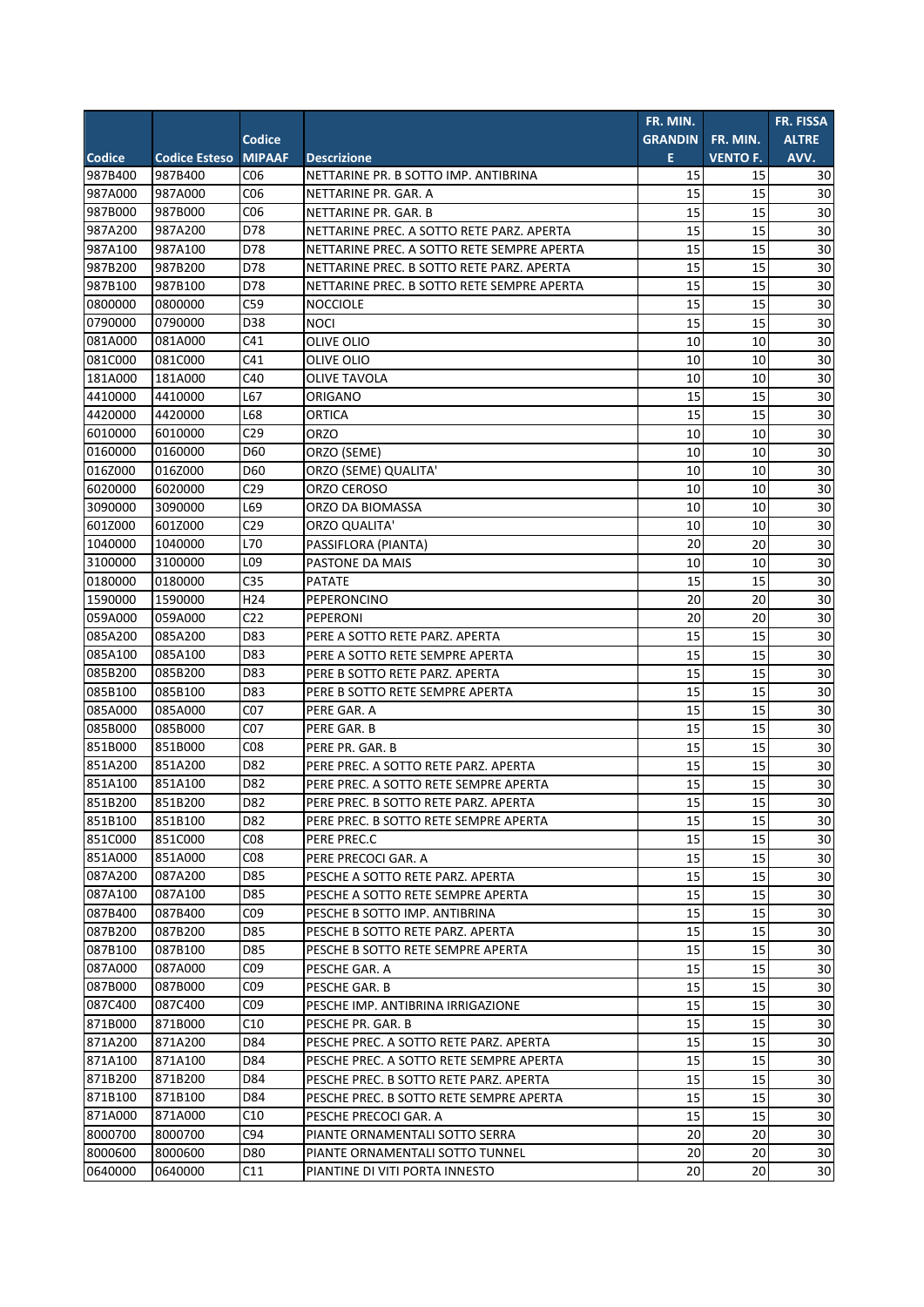|               |                      |                 |                                    | FR. MIN.       |                 | FR. FISSA    |
|---------------|----------------------|-----------------|------------------------------------|----------------|-----------------|--------------|
|               |                      | <b>Codice</b>   |                                    | <b>GRANDIN</b> | FR. MIN.        | <b>ALTRE</b> |
| <b>Codice</b> | <b>Codice Esteso</b> | <b>MIPAAF</b>   | <b>Descrizione</b>                 | E              | <b>VENTO F.</b> | AVV.         |
| 1360000       | 1360000              | D41             | PIOPPI (A DIMORA)                  | 20             | 20              | 30           |
| 1270000       | 1270000              | D47             | PISELLI DA SEME                    | 20             | 20              | 30           |
| 0260000       | 0260000              | C46             | PISELLI FRESCHI                    | 20             | 20              | 30           |
| 0270000       | 0270000              | L72             | PISELLI SECCHI                     | 20             | 20              | 30           |
| 2270000       | 2270000              | C <sub>96</sub> | PISELLO PROTEICO                   | 20             | 20              | 30           |
| 1240000       | 1240000              | C57             | <b>PISTACCHIO</b>                  | 20             | 20              | 30           |
| 9980000       | 9980000              | L05             | POMODORINO ALTRE LAVORAZIONI       | 15             | 15              | 30           |
| 998R000       | 998R000              | L05             | POMODORINO ALTRE LAVORAZIONI       | 15             | 15              | 30           |
| 009A000       | 009A000              | C12             | POMODORO CONCENTRATO               | 15             | 15              | 30           |
| 009C000       | 009C000              | C12             | POMODORO CONCENTRATO               | 15             | 15              | 30           |
| 009R000       | 009R000              | C12             | POMODORO CONCENTRATO               | 15             | 15              | 30           |
| 008A000       | 008A000              | C14             | POMODORO PELATO                    | 15             | 15              | 30           |
| 008R000       | 008R000              | C14             | POMODORO PELATO                    | 15             | 15              | 30           |
| 010A000       | 010A000              | C13             | POMODORO TAVOLA                    | 15             | 15              | 30           |
| 0600000       | 0600000              | D <sub>27</sub> | PORRO (PIANTA)                     | 15             | 15              | 30           |
| 0470000       | 0470000              | C <sub>75</sub> | PORRO SEME                         | 20             | 20              | 30           |
| 1140000       | 1140000              | C99             | PREZZEMOLO PIANTA                  | 20             | 20              | 30           |
| 0480000       | 0480000              | D43             | PREZZEMOLO SEME                    | 20             | 20              | 30           |
| 0060000       | 0060000              | D94             | QUINOA                             | 15             | 15              | 30           |
| 5210000       | 5210000              | D <sub>28</sub> | <b>RADICCHIO</b>                   | 20             | 20              | 30           |
| 5200000       | 5200000              | C71             | RADICCHIO SEME                     | 20             | 20              | 30           |
| 1780000       | 1780000              | D61             | <b>RAPA</b>                        | 15             | 15              | 30           |
| 0490000       | 0490000              | C76             | <b>RAPE SEME</b>                   | 20             | 20              | 30           |
| 0500000       | 0500000              | C77             | RAVANELLO SEME                     | 20             | 20              | 30           |
| 0680000       | 0680000              | C62             | <b>RIBES</b>                       | 20             | 20              | 30           |
| 0040000       | 0040000              | C15             | <b>RISO</b>                        | 10             | 10              | 30           |
| 9030000       | 9030000              | L73             | RISO DA SEME                       | 10             | 10              | 30           |
| 903A000       | 903A000              | L73             | RISO DA SEME QUALITA'              | 10             | 10              | 30           |
| 903Z000       | 903Z000              | L73             | RISO DA SEME QUALITA' EXTRA        | 10             | 10              | 30           |
| 9040000       | 9040000              | D63             | <b>RISO INDICA</b>                 | 10             | 10              | 30           |
| 9050000       | 9050000              | L74             | RISO INDICA DA SEME                | 10             | 10              | 30           |
| 905Z000       | 905Z000              | L74             | RISO INDICA DA SEME QUALITA' EXTRA | 10             | 10              | 30           |
| 904A000       | 904A000              | D63             | RISO INDICA QUALITA'               | 10             | 10              | 30           |
| 904Z000       | 904Z000              | D63             | RISO INDICA QUALITA' EXTRA'        | 10             | 10              | 30           |
| 004A000       | 004A000              | C15             | <b>RISO QUALITA'</b>               | 10             | 10 <sup>1</sup> | 30           |
| 004Z000       | 004Z000              | C15             | RISO QUALITA' EXTRA                | 10             | 10              | 30           |
| 2230000       | 2230000              | D39             | ROSA CANINA                        | 15             | 15              | 30           |
| 4440000       | 4440000              | L75             | ROSMARINO                          | 15             | 15              | 30           |
| 9700000       | 9700000              | H <sub>29</sub> | RUCOLA SEME                        | 20             | 20              | 30           |
| 4460000       | 4460000              | L77             | SALVIA                             | 15             | 15              | 30           |
| 1820000       | 1820000              | D64             | SCALOGNO                           | 20             | 20              | 30           |
| 1190000       | 1190000              | D30             | SEDANO PIANTA                      | 15             | 15              | 30           |
| 0510000       | 0510000              | H56             | <b>SEDANO SEME</b>                 | 20             | 20              | 30           |
| 5010000       | 5010000              | D31             | SEGALE                             | 10             | 10              | 30           |
| 1830000       | 1830000              | D65             | SEGALE (SEME)                      | 10             | 10              | 30           |
| 2100000       | 2100000              | H41             | SENAPE BIANCA                      | 20             | 20              | 30           |
| 0350000       | 0350000              | C31             | SOIA                               | 10             | 10              | 30           |
| 7350000       | 7350000              | L81             | SOIA DA SEME                       | 10             | 10              | 30           |
| 7360000       | 7360000              | D99             | SOIA EDAMAME                       | 10             | 10              | 30           |
| 035Z000       | 035Z000              | C31             | SOIA QUALITA'                      | 10             | 10              | 30           |
| 2080000       | 2080000              | C30             | SORGO                              | 10             | 10              | 30           |
| 3030000       | 3030000              | L82             | SORGO DA BIOMASSA                  | 10             | 10              | $30\,$       |
| 303Z000       | 303Z000              | L82             | SORGO DA BIOMASSA QUALITA'         | 10             | 10              | 30           |
| 4080000       | 4080000              | L83             | SORGO DA INSILAGGIO                | 10             | 10              | 30           |
| 208Z000       | 208Z000              | C30             | SORGO QUALITA'                     | 10             | 10              | 30           |